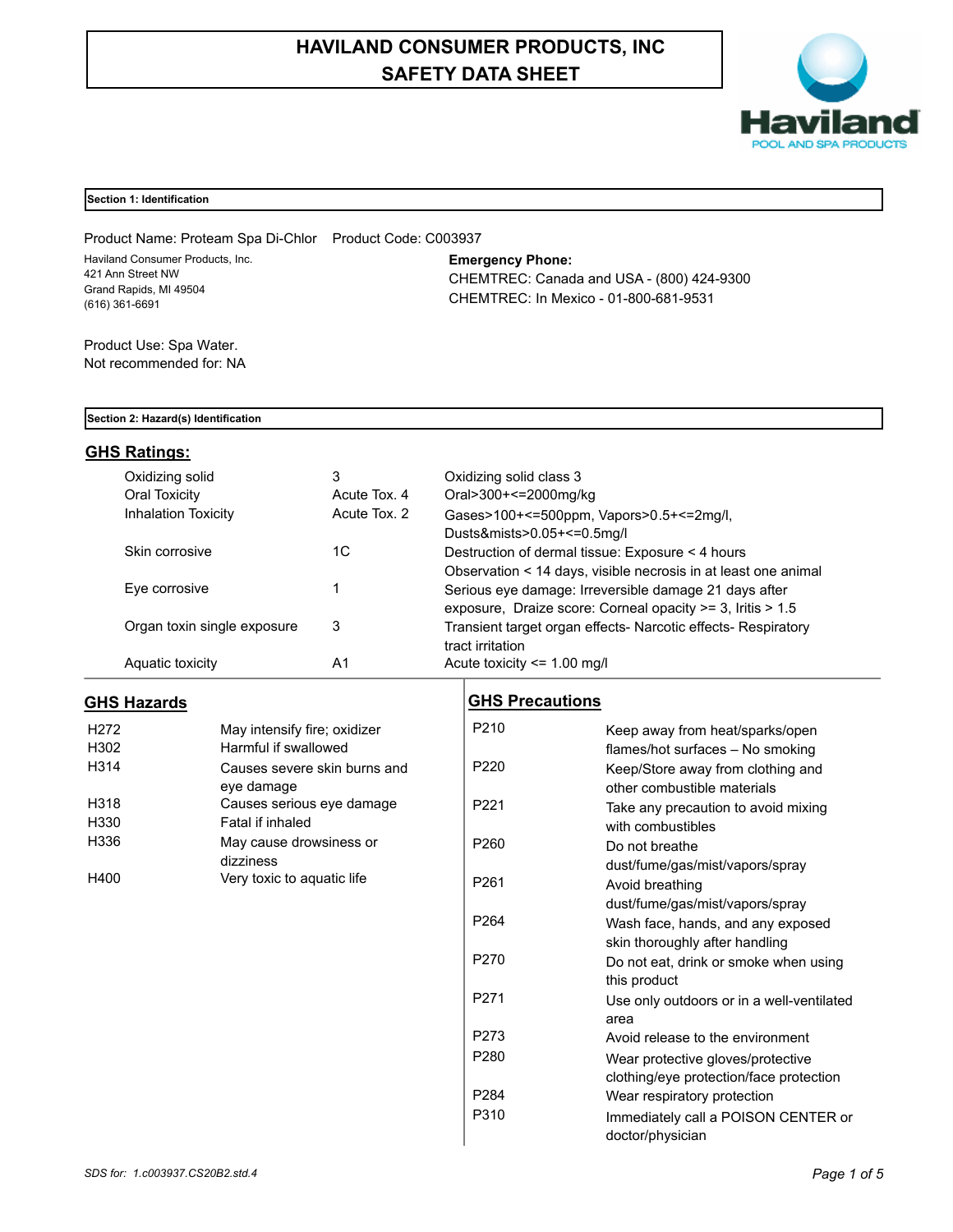| P312             | Call a POISON CENTER or                             |
|------------------|-----------------------------------------------------|
|                  | doctor/physician if you feel unwell                 |
| P320             | Specific treatment is urgent (see first             |
|                  | aid treatment on SDS)                               |
| P321             | Specific treatment (see first aid                   |
|                  | treatment on SDS)                                   |
| P330             | Rinse mouth                                         |
| P363             | Wash contaminated clothing before                   |
|                  | reuse                                               |
| P391             | Collect spillage                                    |
| P301+P312        | IF SWALLOWED: Call a POISON                         |
|                  | CENTER or doctor/physician if you feel<br>unwell    |
| P301+P330+P331   | IF SWALLOWED: Rinse mouth, Do                       |
|                  | NOT induce vomiting                                 |
| P303+P361+P353   | IF ON SKIN (or hair): Remove/Take off               |
|                  | immediately all contaminated clothing.              |
|                  | Rinse skin with water/shower                        |
| P304+P340        | IF INHALED: Remove victim to fresh air              |
|                  | and keep at rest in a position                      |
|                  | comfortable for breathing                           |
| P305+P351+P338   | IF IN EYES: Rinse cautiously with                   |
|                  | water for several minutes. Remove                   |
|                  | contact lenses if present and easy to               |
| P370+P378        | do - continue rinsing                               |
|                  | In case of fire: Use suitable media for             |
| P405             | extinction                                          |
| P403+P233        | Store locked up                                     |
|                  | Store in a well ventilated place. Keep              |
| P <sub>501</sub> | container tightly closed                            |
|                  | Dispose of contents/container in<br>accordance with |
|                  | local/regional/national/international               |
|                  | regulations                                         |
|                  |                                                     |

**Danger**



## **Section 3: Composition/Information on Ingredients**

| Chemical Name / CAS No. | <b>OSHA Exposure Limits</b> | <b>ACGIH Exposure Limits</b> | <b>Other Exposure Limits</b> |
|-------------------------|-----------------------------|------------------------------|------------------------------|
| Sodium                  |                             |                              |                              |
| dichloroisocyanurate    |                             |                              |                              |
| dihydrate               |                             |                              |                              |
| 51580-86-0              |                             |                              |                              |
| 90 to 100%              |                             |                              |                              |

| <b>Section 4: First-aid Measures</b> |
|--------------------------------------|
|--------------------------------------|

## **Inhalation**

Rescuers should put on appropriate protective gear. Remove from area of exposure. If not breathing, give artificial respiration. If breathing is difficult, give oxygen. Keep victim warm. Get immediate medical attention. To prevent aspiration, keep head below knees.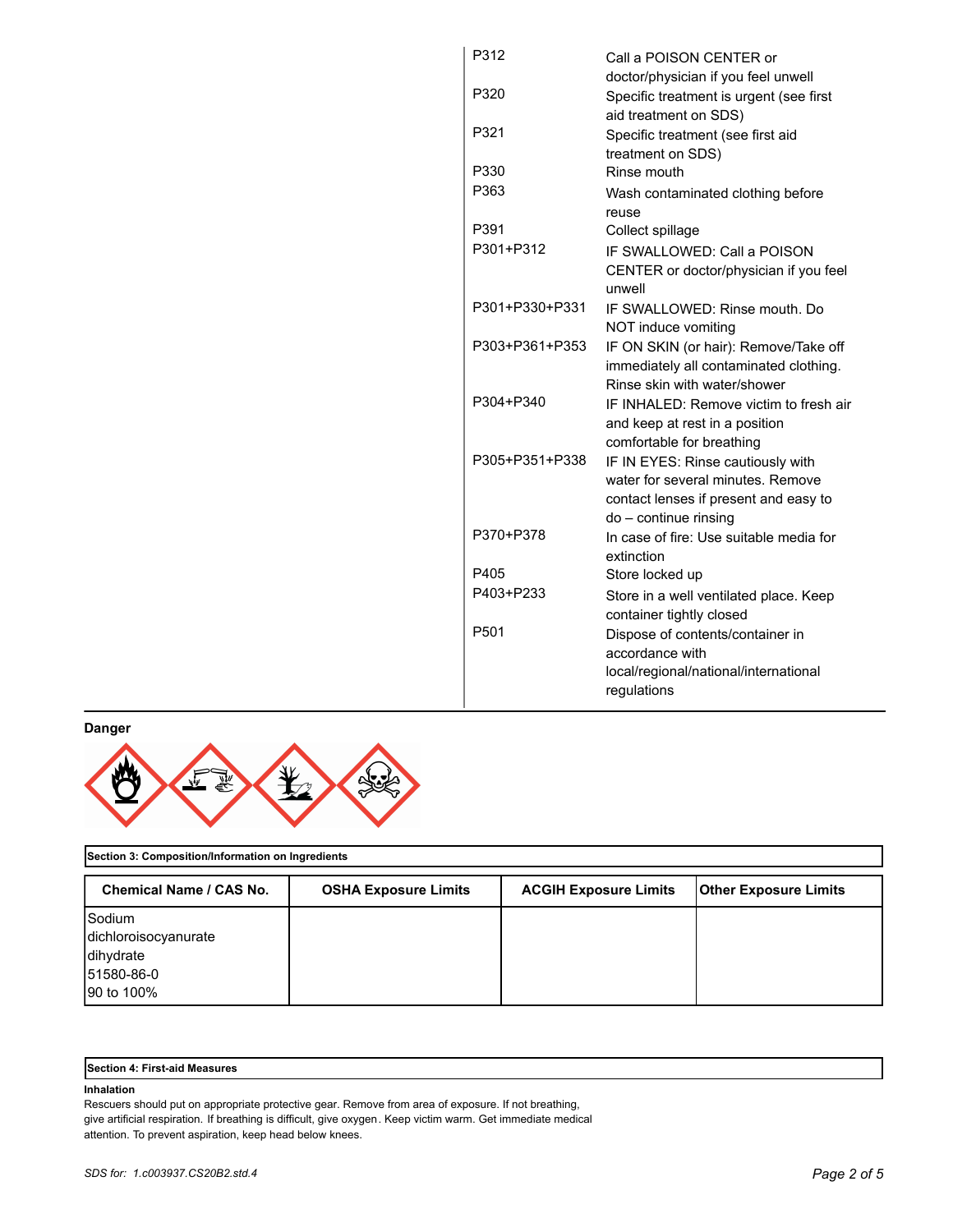#### **Eye Contact**

Immediately flush eyes with water. Flush eyes with water for a minimum of 15 minutes, occasionally lifting and lowering upper lids. Get medical attention promptly.

#### **Skin Contact**

Remove contaminated clothing. Wash skin with soap and water. Get medical attention. Wash clothing separately and clean shoes before reuse.

#### **Ingestion**

If swallowed, do NOT induce vomiting. Give victim a glass of water. Call a physician or poison control center immediately. Never give anything by mouth to an unconscious person.

#### **Section 5: Fire-fighting Measures**

#### **Extinguishing Media**

Flood with copious amounts of water, DO NOT use ABC or other dry chemical extinguishers since there is the potential of a violent reaction.

#### **Specific Hazards Arising from the Chemical**

Unknown

#### **Special Protective Equipment and Precautions for Firefighters**

**Special Information**: As in any fire, wear self-contained breathing apparatus pressure-demand (MSHA/NIOSH approved or equivalent) and full protective gear.

#### **Section 6: Accidental Release Measures**

#### **Spill and Leak Procedures**

Sweep and fully collect the spilled product. If there is some non-polluted product left, separate it from the rest and collect it into a clean container with inner plastic bag. Contaminated product must be destroyed.

#### **Section 7: Handling and Storage**

#### **Handling Procedures**

Use with adequate ventilation. Avoid breathing dusts, mists, and vapors. Do not get in eyes, on skin, or on clothing. Wear eye protection and protective clothing. Wash thoroughly after handling.

**Pesticide Storage:** Keep this product dry in a tightly sealed container when not in use. Store in a cool, dry well-ventilated area away from heat or an open flame. In case of decomposition, isolate container (if possible) and flood area with large amounts of water to dissolve all material before discarding the container.

**Section 8: Exposure Control/Personal Protection Chemical Name / CAS No. OSHA Exposure Limits ACGIH Exposure Limits Other Exposure Limits** Sodium dichloroisocyanurate dihydrate 51580-86-0

**RESPIRATORY PROTECTION:** A respiratory protection program that meets OSHA 1910.134 and ANSI Z88.2 requirements must be followed whenever workplace conditions warrant the use of a respirator.

**SKIN PROTECTION:** Wear impervious protective gloves. Wear protective gear as needed - apron, suit, boots.

**EYE PROTECTION:** Wear safety glasses with side shields (or goggles) and a face shield.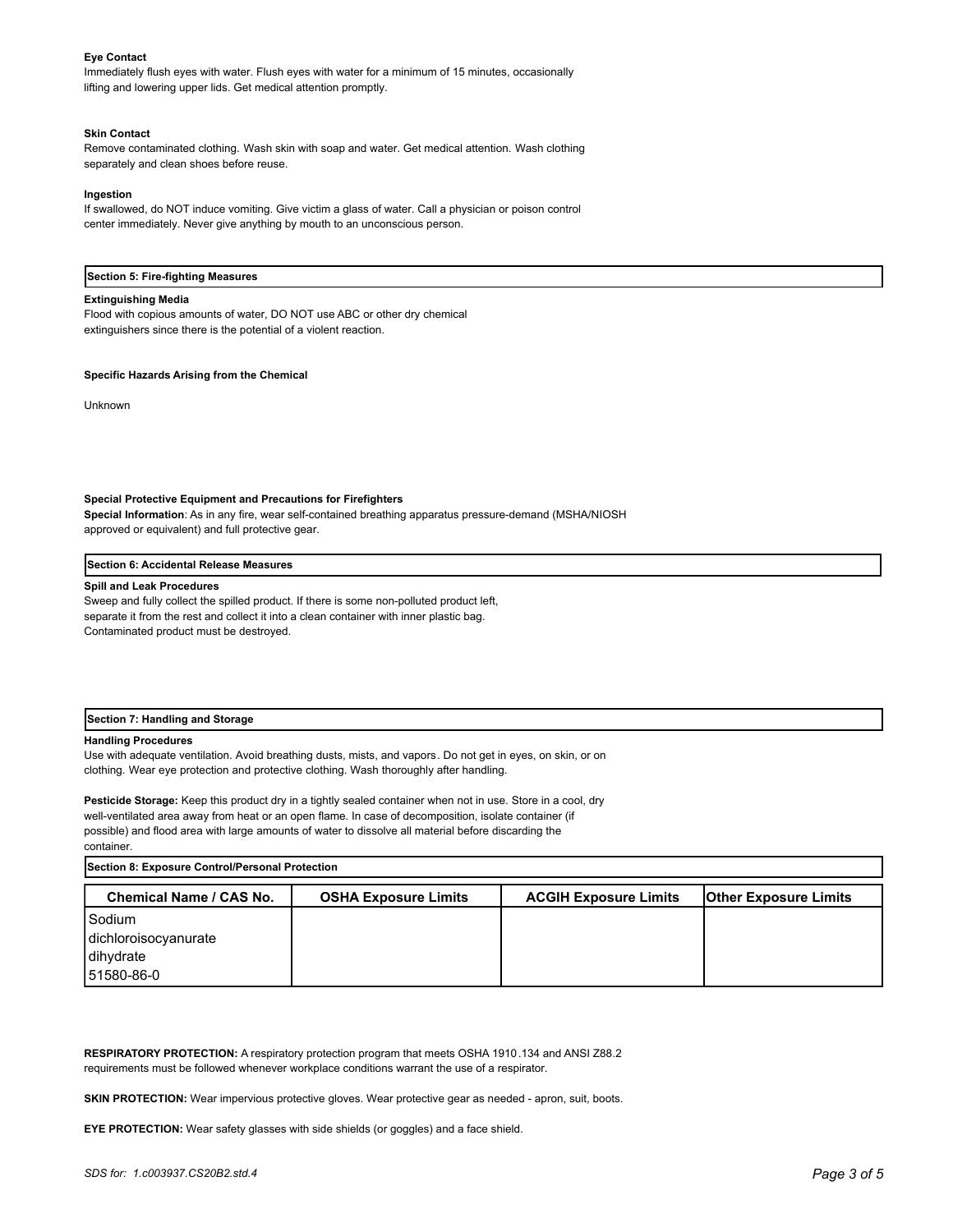**OTHER PROTECTIVE EQUIPMENT**: Facilities storing or utilizing this material should be equipped with an eyewash facility and a safety shower.

**HYGENIC PRACTICES:** Do not eat, drink, or smoke in areas where this material is used. Avoid breathing vapors. Remove contaminated clothing and wash before reuse. Wash thoroughly after handling. Wash hands before eating.

## **Section 9: Physical and Chemical Properties**

**Autoignition temperature:** Unknown **Decomposition temperature:** Unknown

**Appearance:** White granular **Constanting in the set of the September of Constantine odor: slight chlorine odor Vapor Pressure:** Unknown **CODO CONSTRESS (UNKNOWN CONSTRESS ODDER Odor threshold:** Unknown **Vapor Density:** Unknown **pH:** 6.0-6.5 (1% solution) **Density:** Unknown **Melting point:** 240-250°C **Freezing point:** Unknown **Solubility:** 25g/100ml@ 30°C **Boiling range:** Unknown **Flash point: Unknown Evaporation rate:** Unknown **Flammability:** Unknown **Explosive Limits:** Unknown **Specific Gravity** Unknown **Specific Gravity** Unknown **Viscosity:** Unknown **Grams VOC less water:** Unknown

#### **Section 10: Stability and Reactivity**

**Chemical Stability:**

**STABLE** 

#### **Incompatible Materials**

Product attacks metals in general. It reacts with water, oxidant and reducing agents, acids, alkalis, nitrogen products, ammonium salts, urea, amines, quaternary ammonium derivatives, oils, fats, peroxides, cationic tensioactives, etc. **Conditions to Avoid** Humidity and temperatures over 40°C. **Hazardous Decomposition Products** In combination with the above mentioned products, it decomposes and gives off a great quantity of heat, chlorine, nitrogen trichloride, chlorine oxides, etc. with subsequent danger of

**Hazardous Polymerization**

Hazardous polymerization will not occur.

**Section 11: Toxicology Information**

## **Mixture Toxicity**

**Health Effects**

Contact with the skin may cause redness, strong burning sensation, with eventual ulceration. Contact with the eyes may cause pain and tears. Impaired vision. Ingestion may cause abdominal pain, nausea, general weakness. Inhalation may cause sore throat, cough, nausea. **Routes of Entry:** Inhalation Ingestion Skin contact Eye contact

**Target Organs**

#### **Effects of Overexposure**